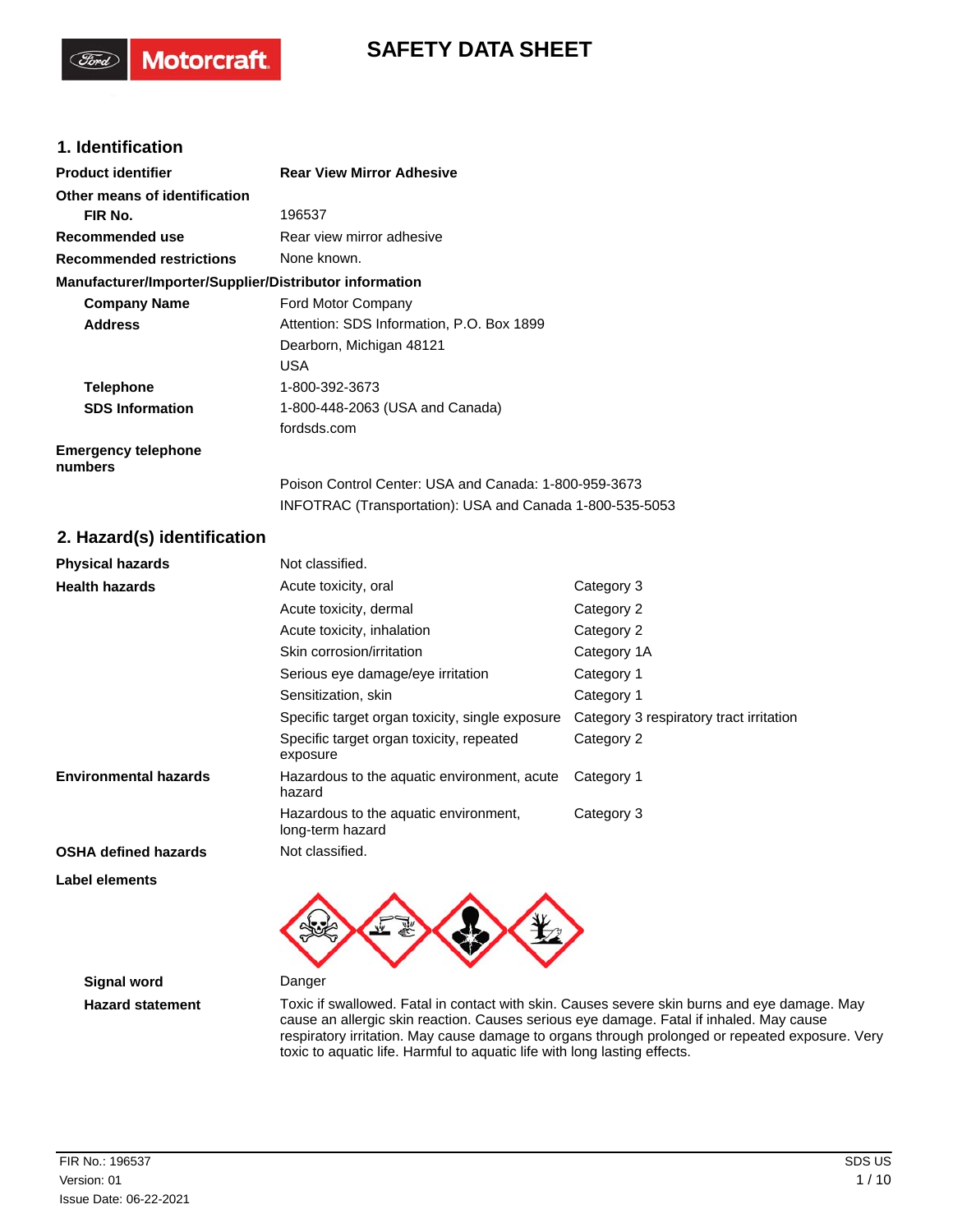| <b>Precautionary statement</b>               |                                                                                                                                                                                                                                                                                                                                                                                                                                                                                                                                                                                                                                       |
|----------------------------------------------|---------------------------------------------------------------------------------------------------------------------------------------------------------------------------------------------------------------------------------------------------------------------------------------------------------------------------------------------------------------------------------------------------------------------------------------------------------------------------------------------------------------------------------------------------------------------------------------------------------------------------------------|
| <b>Prevention</b>                            | Do not breathe vapor. Do not get in eyes, on skin, or on clothing. Wash thoroughly after handling.<br>Do not eat, drink or smoke when using this product. Use only outdoors or in a well-ventilated area.<br>Contaminated work clothing must not be allowed out of the workplace. Avoid release to the<br>environment. Wear protective gloves/protective clothing/eye protection/face protection. Wear<br>respiratory protection.                                                                                                                                                                                                     |
| <b>Response</b>                              | IF SWALLOWED: Immediately call a POISON CENTER/doctor. Rinse mouth. Do NOT induce<br>vomiting. IF IN EYES: Rinse cautiously with water for several minutes. Remove contact lenses, if<br>present and easy to do. Continue rinsing. If eye irritation persists, get medical attention. IF ON<br>SKIN (or hair): Take off immediately all contaminated clothing. Rinse skin with water. If skin<br>irritation or rash occurs: Get medical advice/attention. IF INHALED: Remove person to fresh air<br>and keep comfortable for breathing. Take off immediately all contaminated clothing and wash it<br>before reuse. Collect spillage. |
| <b>Storage</b>                               | Store in a well-ventilated place. Keep container tightly closed. Store locked up. Protect from<br>sunlight.                                                                                                                                                                                                                                                                                                                                                                                                                                                                                                                           |
| <b>Disposal</b>                              | Dispose of contents/container in accordance with local/regional/national/international regulations.                                                                                                                                                                                                                                                                                                                                                                                                                                                                                                                                   |
| Hazard(s) not otherwise<br>classified (HNOC) | None known.                                                                                                                                                                                                                                                                                                                                                                                                                                                                                                                                                                                                                           |
| <b>Supplemental information</b>              | None.                                                                                                                                                                                                                                                                                                                                                                                                                                                                                                                                                                                                                                 |

### **3. Composition/information on ingredients**

**Mixtures**

| <b>Chemical name</b>                                 | Common name and synonyms | <b>CAS</b> number | %         |
|------------------------------------------------------|--------------------------|-------------------|-----------|
| 2-hydroxyethyl methacrylate                          |                          | 868-77-9          | $60 - 65$ |
| ACRYLIC ACID                                         |                          | 79-10-7           | $25 - 30$ |
| .ALPHAALPHA.-DIMETHYLBENZ<br>YL HYDROPEROXIDE        |                          | $80 - 15 - 9$     | $2 - 5$   |
| 1,2-Benzisothiazol-3(2H)-one<br>1.1-dioxide          |                          | $81 - 07 - 2$     | $2 - 5$   |
| SILICA, AMORPHOUS, FUMED,<br><b>CRYSTALLINE FREE</b> |                          | 112945-52-5       | $1 - 3$   |

Specific chemical identity and/or exact percentage (concentration) of composition has been withheld as a trade secret.

| 4. First-aid measures                                                        |                                                                                                                                                                                                                                                                                                                                                                                                                            |
|------------------------------------------------------------------------------|----------------------------------------------------------------------------------------------------------------------------------------------------------------------------------------------------------------------------------------------------------------------------------------------------------------------------------------------------------------------------------------------------------------------------|
| <b>Inhalation</b>                                                            | Remove victim to fresh air and keep at rest in a position comfortable for breathing. Call a physician<br>or poison control center immediately.                                                                                                                                                                                                                                                                             |
| <b>Skin contact</b>                                                          | Remove contaminated clothing immediately and wash skin with soap and water. Call a physician<br>or poison control center immediately. Chemical burns must be treated by a physician. Wash<br>contaminated clothing before reuse.                                                                                                                                                                                           |
| Eye contact                                                                  | Immediately flush eyes with plenty of water for at least 15 minutes. Remove contact lenses, if<br>present and easy to do. Continue rinsing. Call a physician or poison control center immediately.                                                                                                                                                                                                                         |
| Ingestion                                                                    | Call a physician or poison control center immediately. Rinse mouth. Do not induce vomiting. If<br>vomiting occurs, keep head low so that stomach content doesn't get into the lungs.                                                                                                                                                                                                                                       |
| <b>Most important</b><br>symptoms/effects, acute and<br>delayed              | Burning pain and severe corrosive skin damage. Causes serious eye damage. Symptoms may<br>include stinging, tearing, redness, swelling, and blurred vision. Permanent eye damage including<br>blindness could result. May cause respiratory irritation. Prolonged exposure may cause chronic<br>effects.                                                                                                                   |
| Indication of immediate<br>medical attention and special<br>treatment needed | Provide general supportive measures and treat symptomatically. Chemical burns: Flush with water<br>immediately. While flushing, remove clothes which do not adhere to affected area. Call an<br>ambulance. Continue flushing during transport to hospital. Keep victim warm. Keep victim under<br>observation. Symptoms may be delayed.                                                                                    |
| <b>General information</b>                                                   | Take off immediately all contaminated clothing. If you feel unwell, seek medical advice (show the<br>label where possible). Ensure that medical personnel are aware of the material(s) involved, and<br>take precautions to protect themselves. Show this safety data sheet to the doctor in attendance.<br>Wash contaminated clothing before reuse. Discard any shoes or clothing items that cannot be<br>decontaminated. |
| 5. Fire-fighting measures                                                    |                                                                                                                                                                                                                                                                                                                                                                                                                            |
| Suitable extinguishing media                                                 | Alcohol resistant foam. Powder. Carbon dioxide (CO2).                                                                                                                                                                                                                                                                                                                                                                      |
| Unsuitable extinguishing                                                     | Do not use water jet as an extinguisher, as this will spread the fire.                                                                                                                                                                                                                                                                                                                                                     |

FIR No.: 196537 SDS US Issue Date: 06-22-2021 Version: 01 2 / 10

**media**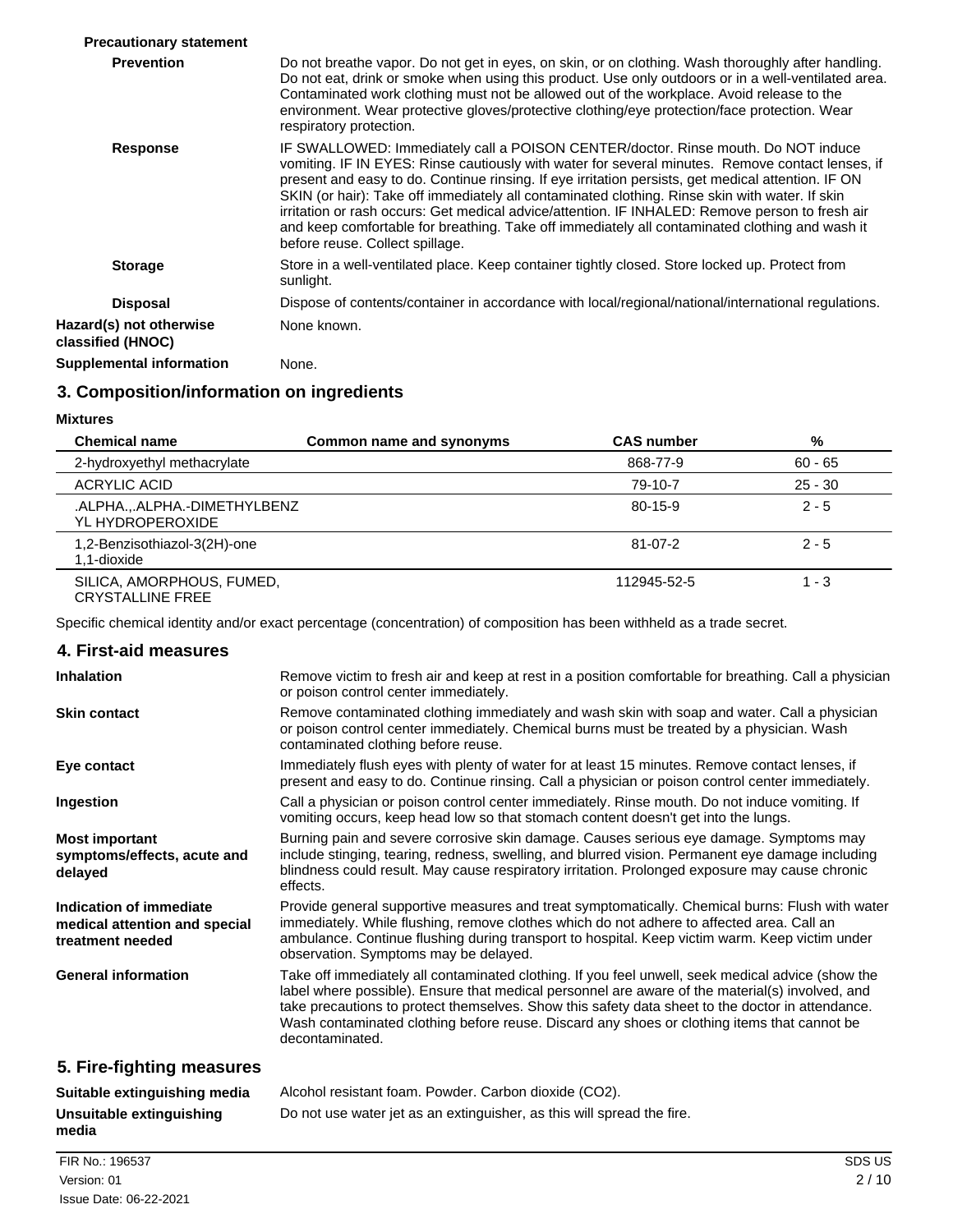| Specific hazards arising from<br>the chemical                    | During fire, gases hazardous to health may be formed. Upon decomposition, this product emits<br>carbon monoxide, carbon dioxide and/or low molecular weight hydrocarbons. |
|------------------------------------------------------------------|---------------------------------------------------------------------------------------------------------------------------------------------------------------------------|
| Special protective equipment<br>and precautions for firefighters | Self-contained breathing apparatus and full protective clothing must be worn in case of fire.                                                                             |
| <b>Fire fighting</b><br>equipment/instructions                   | Move containers from fire area if you can do so without risk.                                                                                                             |
| <b>Specific methods</b>                                          | Use standard firefighting procedures and consider the hazards of other involved materials.                                                                                |
| <b>General fire hazards</b>                                      | No unusual fire or explosion hazards noted.                                                                                                                               |

### **6. Accidental release measures**

| Personal precautions,<br>protective equipment and<br>emergency procedures | Avoid contact with eyes, skin, and clothing. Do not breathe mist/vapors. Ensure adequate<br>ventilation. Do not touch damaged containers or spilled material unless wearing appropriate<br>protective clothing. Keep people away from and upwind of spill/leak. Keep unnecessary personnel<br>away. Local authorities should be advised if significant spillages cannot be contained. Wear<br>appropriate protective equipment and clothing during clean-up. For personal protection, see<br>section 8 of the SDS.                                                    |
|---------------------------------------------------------------------------|-----------------------------------------------------------------------------------------------------------------------------------------------------------------------------------------------------------------------------------------------------------------------------------------------------------------------------------------------------------------------------------------------------------------------------------------------------------------------------------------------------------------------------------------------------------------------|
| <b>Methods and materials for</b><br>containment and cleaning up           | Use water spray to reduce vapors or divert vapor cloud drift. Prevent entry into waterways, sewer,<br>basements or confined areas.                                                                                                                                                                                                                                                                                                                                                                                                                                    |
|                                                                           | Large Spills: Stop the flow of material, if this is without risk. Dike the spilled material, where this is<br>possible. Absorb in vermiculite, dry sand or earth and place into containers. Following product<br>recovery, flush area with water.                                                                                                                                                                                                                                                                                                                     |
|                                                                           | Small Spills: Wipe up with absorbent material (e.g. cloth, fleece). Clean surface thoroughly to<br>remove residual contamination.                                                                                                                                                                                                                                                                                                                                                                                                                                     |
|                                                                           | Never return spills to original containers for re-use. For waste disposal, see section 13 of the SDS.                                                                                                                                                                                                                                                                                                                                                                                                                                                                 |
| <b>Environmental precautions</b>                                          | Avoid release to the environment. Inform appropriate managerial or supervisory personnel of all<br>environmental releases. Prevent further leakage or spillage if safe to do so. Avoid discharge into<br>drains, water courses or onto the ground.                                                                                                                                                                                                                                                                                                                    |
| 7. Handling and storage                                                   |                                                                                                                                                                                                                                                                                                                                                                                                                                                                                                                                                                       |
| <b>Precautions for safe handling</b>                                      | Do not get in eyes, on skin, or on clothing. Do not breathe mist/vapors. Avoid prolonged exposure.<br>When using, do not eat, drink or smoke. Do not taste or swallow. Use only outdoors or in a<br>well-ventilated area. Avoid release to the environment. Observe good industrial hygiene practices.<br>Wash hands thoroughly after handling. Wash contaminated clothing before reuse. Wear<br>appropriate personal protective equipment. For personal protection, see Section 8 of the SDS.<br>المتواطئ والمستنبذ والمستنبذ والمستنبذ والمستنبذ والمستنبذ والمستنب |
|                                                                           |                                                                                                                                                                                                                                                                                                                                                                                                                                                                                                                                                                       |

Store locked up. Store in tightly closed container. Store in a well-ventilated place. Store away from incompatible materials (see Section 10 of the SDS). **Conditions for safe storage, including any incompatibilities**

### **8. Exposure controls/personal protection**

#### **Occupational exposure limits**

The following constituents are the only constituents of the product which have a PEL, TLV or other recommended exposure limit. At this time, the other constituents have no known exposure limits.

| US. OSHA Table Z-3 (29 CFR 1910.1000)                              |             |                |  |
|--------------------------------------------------------------------|-------------|----------------|--|
| <b>Components</b>                                                  | <b>Type</b> | Value          |  |
| SILICA, AMORPHOUS,<br>FUMED, CRYSTALLINE<br>FREE (CAS 112945-52-5) | <b>TWA</b>  | $0.8$ mg/m $3$ |  |
|                                                                    |             | 20 mppcf       |  |
| US. ACGIH Threshold Limit Values                                   |             |                |  |
| <b>Components</b>                                                  | Type        | Value          |  |
| <b>ACRYLIC ACID (CAS</b><br>79-10-7)                               | <b>TWA</b>  | 2 ppm          |  |
| US. NIOSH: Pocket Guide to Chemical Hazards                        |             |                |  |
| <b>Components</b>                                                  | <b>Type</b> | Value          |  |
| <b>ACRYLIC ACID (CAS</b><br>79-10-7)                               | <b>TWA</b>  | $6$ mg/m $3$   |  |
|                                                                    |             | 2 ppm          |  |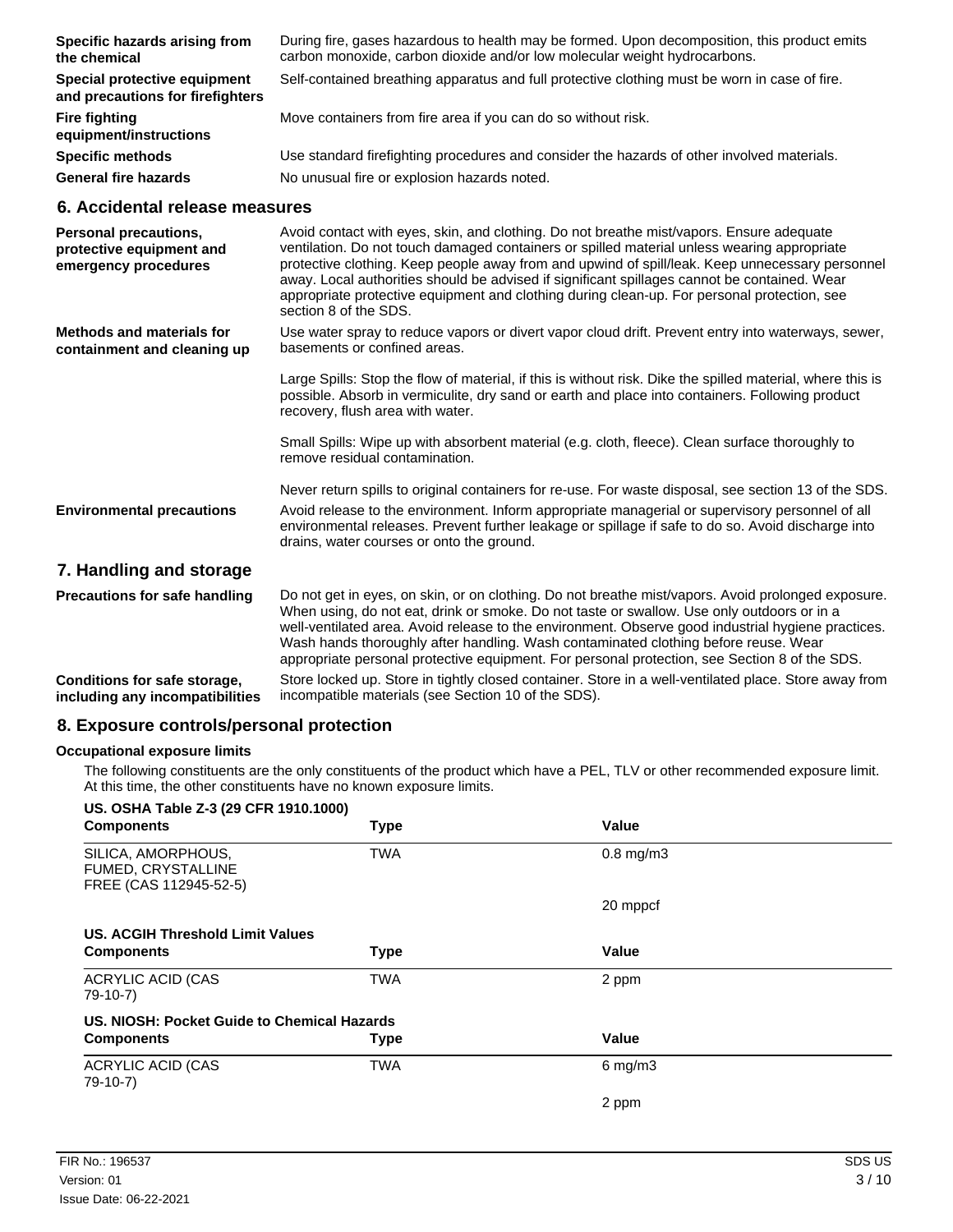| US. NIOSH: Pocket Guide to Chemical Hazards                                     |                                                                                                                                                                                                                                                                                                                                                                                                                                      |                                                                                                                                                                                                                                                                                                   |
|---------------------------------------------------------------------------------|--------------------------------------------------------------------------------------------------------------------------------------------------------------------------------------------------------------------------------------------------------------------------------------------------------------------------------------------------------------------------------------------------------------------------------------|---------------------------------------------------------------------------------------------------------------------------------------------------------------------------------------------------------------------------------------------------------------------------------------------------|
| <b>Components</b>                                                               | <b>Type</b>                                                                                                                                                                                                                                                                                                                                                                                                                          | <b>Value</b>                                                                                                                                                                                                                                                                                      |
| SILICA, AMORPHOUS,<br>FUMED, CRYSTALLINE<br>FREE (CAS 112945-52-5)              | <b>TWA</b>                                                                                                                                                                                                                                                                                                                                                                                                                           | $6$ mg/m $3$                                                                                                                                                                                                                                                                                      |
| <b>Components</b>                                                               | US. Workplace Environmental Exposure Level (WEEL) Guides<br><b>Type</b>                                                                                                                                                                                                                                                                                                                                                              | <b>Value</b>                                                                                                                                                                                                                                                                                      |
| .ALPHA.,.ALPHA.-DIMETH<br>YLBENZYL<br><b>HYDROPEROXIDE (CAS</b><br>$80-15-9$    | <b>TWA</b>                                                                                                                                                                                                                                                                                                                                                                                                                           | $6$ mg/m $3$                                                                                                                                                                                                                                                                                      |
|                                                                                 |                                                                                                                                                                                                                                                                                                                                                                                                                                      | 1 ppm                                                                                                                                                                                                                                                                                             |
| <b>Biological limit values</b>                                                  | No biological exposure limits noted for the ingredient(s).                                                                                                                                                                                                                                                                                                                                                                           |                                                                                                                                                                                                                                                                                                   |
| <b>Exposure guidelines</b>                                                      |                                                                                                                                                                                                                                                                                                                                                                                                                                      |                                                                                                                                                                                                                                                                                                   |
| US - California OELs: Skin designation                                          |                                                                                                                                                                                                                                                                                                                                                                                                                                      |                                                                                                                                                                                                                                                                                                   |
| ACRYLIC ACID (CAS 79-10-7)<br>US - Tennessee OELs: Skin designation             |                                                                                                                                                                                                                                                                                                                                                                                                                                      | Can be absorbed through the skin.                                                                                                                                                                                                                                                                 |
| ACRYLIC ACID (CAS 79-10-7)<br>US ACGIH Threshold Limit Values: Skin designation |                                                                                                                                                                                                                                                                                                                                                                                                                                      | Can be absorbed through the skin.                                                                                                                                                                                                                                                                 |
| ACRYLIC ACID (CAS 79-10-7)                                                      | US NIOSH Pocket Guide to Chemical Hazards: Skin designation                                                                                                                                                                                                                                                                                                                                                                          | Can be absorbed through the skin.                                                                                                                                                                                                                                                                 |
| ACRYLIC ACID (CAS 79-10-7)<br><b>US WEEL Guides: Skin designation</b>           | Can be absorbed through the skin.                                                                                                                                                                                                                                                                                                                                                                                                    |                                                                                                                                                                                                                                                                                                   |
| .ALPHA.,.ALPHA.-DIMETHYLBENZYL<br>HYDROPEROXIDE (CAS 80-15-9)                   | Can be absorbed through the skin.                                                                                                                                                                                                                                                                                                                                                                                                    |                                                                                                                                                                                                                                                                                                   |
| Appropriate engineering<br>controls                                             | Use adequate ventilation to control airborne concentrations below the exposure limits/guidelines. If<br>user operations generate a vapor, dust and/or mist, use process enclosure, appropriate local<br>exhaust ventilation, or other engineering controls to control airborne levels below the<br>recommended exposure limits/guidelines. Eye wash facilities and emergency shower must be<br>available when handling this product. |                                                                                                                                                                                                                                                                                                   |
| Individual protection measures, such as personal protective equipment           |                                                                                                                                                                                                                                                                                                                                                                                                                                      |                                                                                                                                                                                                                                                                                                   |
| <b>Eye/face protection</b>                                                      | Wear safety glasses with side shields (or goggles).                                                                                                                                                                                                                                                                                                                                                                                  |                                                                                                                                                                                                                                                                                                   |
| <b>Skin protection</b>                                                          |                                                                                                                                                                                                                                                                                                                                                                                                                                      |                                                                                                                                                                                                                                                                                                   |
| <b>Hand protection</b>                                                          |                                                                                                                                                                                                                                                                                                                                                                                                                                      | Suitable chemical protective gloves should be worn when the potential exists for skin exposure.<br>The choice of an appropriate glove does not only depend on its material but also on other quality<br>features and is different from one producer to the other. Nitrile gloves are recommended. |
| <b>Other</b>                                                                    | Wear appropriate chemical resistant clothing if applicable.                                                                                                                                                                                                                                                                                                                                                                          |                                                                                                                                                                                                                                                                                                   |
| <b>Respiratory protection</b>                                                   | If engineering controls do not maintain airborne concentrations to a level which is adequate to<br>protect worker health, an approved respirator must be worn. Respirator selection, use and<br>maintenance should be in accordance with the requirements of OSHA Respiratory Protection<br>Standard 29 CFR 1910.134 and/or Canadian Standard CSA Z94.4.                                                                             |                                                                                                                                                                                                                                                                                                   |
| <b>Thermal hazards</b>                                                          | Wear appropriate thermal protective clothing, when necessary.                                                                                                                                                                                                                                                                                                                                                                        |                                                                                                                                                                                                                                                                                                   |
| <b>General hygiene</b><br>considerations                                        | workplace.                                                                                                                                                                                                                                                                                                                                                                                                                           | Always observe good personal hygiene measures, such as washing after handling the material<br>and before eating, drinking, and/or smoking. Routinely wash work clothing and protective<br>equipment to remove contaminants. Contaminated work clothing should not be allowed out of the           |
| 9. Physical and chemical properties                                             |                                                                                                                                                                                                                                                                                                                                                                                                                                      |                                                                                                                                                                                                                                                                                                   |
| Appearance                                                                      |                                                                                                                                                                                                                                                                                                                                                                                                                                      |                                                                                                                                                                                                                                                                                                   |

| <b>Physical state</b>               | Liquid.        |
|-------------------------------------|----------------|
| Form                                | Liquid.        |
| Color                               | Amber.         |
| Odor                                | Irritating.    |
| <b>Odor threshold</b>               | Not available. |
| рH                                  | Not available. |
| <b>Melting point/freezing point</b> | Not available. |
|                                     |                |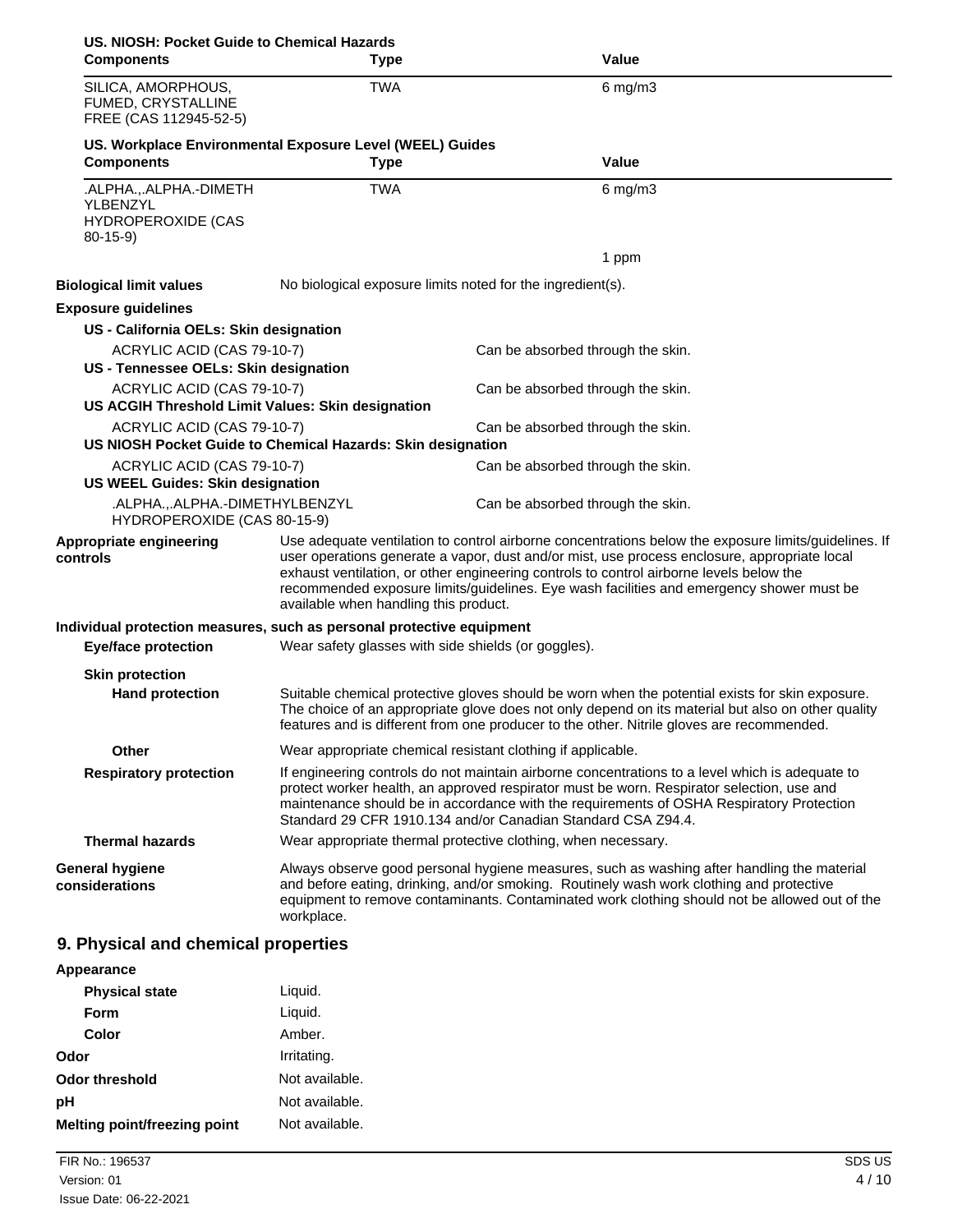| Initial boiling point and boiling<br>range                                         | $>$ 285.8 °F ( $>$ 141 °C)                                                                                                                                                                                                                              |                                |
|------------------------------------------------------------------------------------|---------------------------------------------------------------------------------------------------------------------------------------------------------------------------------------------------------------------------------------------------------|--------------------------------|
| <b>Flash point</b>                                                                 | $>$ 203.0 °F ( $>$ 95.0 °C)                                                                                                                                                                                                                             |                                |
| <b>Evaporation rate</b>                                                            | Not available.                                                                                                                                                                                                                                          |                                |
| Flammability (solid, gas)                                                          | Not applicable.                                                                                                                                                                                                                                         |                                |
| Upper/lower flammability or explosive limits                                       |                                                                                                                                                                                                                                                         |                                |
| <b>Flammability limit - lower</b><br>$(\%)$                                        | 5.3%                                                                                                                                                                                                                                                    |                                |
| <b>Flammability limit - upper</b><br>$(\%)$                                        | 26 %                                                                                                                                                                                                                                                    |                                |
| Explosive limit - lower (%)                                                        | Not available.                                                                                                                                                                                                                                          |                                |
| Explosive limit - upper (%)                                                        | Not available.                                                                                                                                                                                                                                          |                                |
| Vapor pressure                                                                     | $<$ 3.2 mm Hg @ 20 $^{\circ}$ C                                                                                                                                                                                                                         |                                |
| Vapor density                                                                      | Not available.                                                                                                                                                                                                                                          |                                |
| <b>Relative density</b>                                                            | 1.06                                                                                                                                                                                                                                                    |                                |
| <b>Relative density temperature</b>                                                | 68 °F (20 °C)                                                                                                                                                                                                                                           |                                |
| Solubility(ies)                                                                    |                                                                                                                                                                                                                                                         |                                |
| Solubility (water)                                                                 | Not miscible                                                                                                                                                                                                                                            |                                |
| <b>Partition coefficient</b><br>(n-octanol/water)                                  | Not available.                                                                                                                                                                                                                                          |                                |
| <b>Auto-ignition temperature</b>                                                   | $> 705.2$ °F ( $> 374$ °C)                                                                                                                                                                                                                              |                                |
| <b>Decomposition temperature</b>                                                   | Not available.                                                                                                                                                                                                                                          |                                |
| <b>Viscosity</b>                                                                   | Not available.                                                                                                                                                                                                                                          |                                |
| <b>Other information</b>                                                           |                                                                                                                                                                                                                                                         |                                |
| <b>VOC</b>                                                                         | $0.3 %$ w/w                                                                                                                                                                                                                                             |                                |
| 10. Stability and reactivity                                                       |                                                                                                                                                                                                                                                         |                                |
| <b>Reactivity</b>                                                                  | The product is stable and non-reactive under normal conditions of use, storage and transport.                                                                                                                                                           |                                |
| <b>Chemical stability</b>                                                          | Material is stable under normal conditions.                                                                                                                                                                                                             |                                |
| <b>Possibility of hazardous</b><br>reactions                                       | Hazardous polymerization does not occur.                                                                                                                                                                                                                |                                |
| <b>Conditions to avoid</b>                                                         | Avoid temperatures exceeding the decomposition temperature. Avoid temperatures exceeding the<br>flash point. Contact with incompatible materials.                                                                                                       |                                |
| Incompatible materials                                                             | Amines.                                                                                                                                                                                                                                                 |                                |
| <b>Hazardous decomposition</b><br>products                                         | Upon decomposition, this product emits carbon monoxide, carbon dioxide and/or low molecular<br>weight hydrocarbons.                                                                                                                                     |                                |
| 11. Toxicological information                                                      |                                                                                                                                                                                                                                                         |                                |
| Information on likely routes of exposure                                           |                                                                                                                                                                                                                                                         |                                |
| <b>Inhalation</b>                                                                  | Fatal if inhaled. May cause irritation to the respiratory system.                                                                                                                                                                                       |                                |
| <b>Skin contact</b>                                                                | Fatal in contact with skin. Causes severe skin burns. May cause an allergic skin reaction.                                                                                                                                                              |                                |
| Eye contact                                                                        | Causes serious eye damage.                                                                                                                                                                                                                              |                                |
| Ingestion                                                                          | Toxic if swallowed. Causes digestive tract burns.                                                                                                                                                                                                       |                                |
| Symptoms related to the<br>physical, chemical and<br>toxicological characteristics | Burning pain and severe corrosive skin damage. Causes serious eye damage. Symptoms may<br>include stinging, tearing, redness, swelling, and blurred vision. Permanent eye damage including<br>blindness could result. May cause respiratory irritation. |                                |
| Information on toxicological effects                                               |                                                                                                                                                                                                                                                         |                                |
| <b>Acute toxicity</b>                                                              |                                                                                                                                                                                                                                                         |                                |
| <b>Components</b>                                                                  | <b>Species</b>                                                                                                                                                                                                                                          | <b>Calculated/Test Results</b> |
|                                                                                    | .ALPHA.,.ALPHA.-DIMETHYLBENZYL HYDROPEROXIDE (CAS 80-15-9)                                                                                                                                                                                              |                                |

**Dermal**

LD50 Rat Rat 1.13 ml/kg

FIR No.: 196537 SDS US Issue Date: 06-22-2021 Version: 01 5 / 10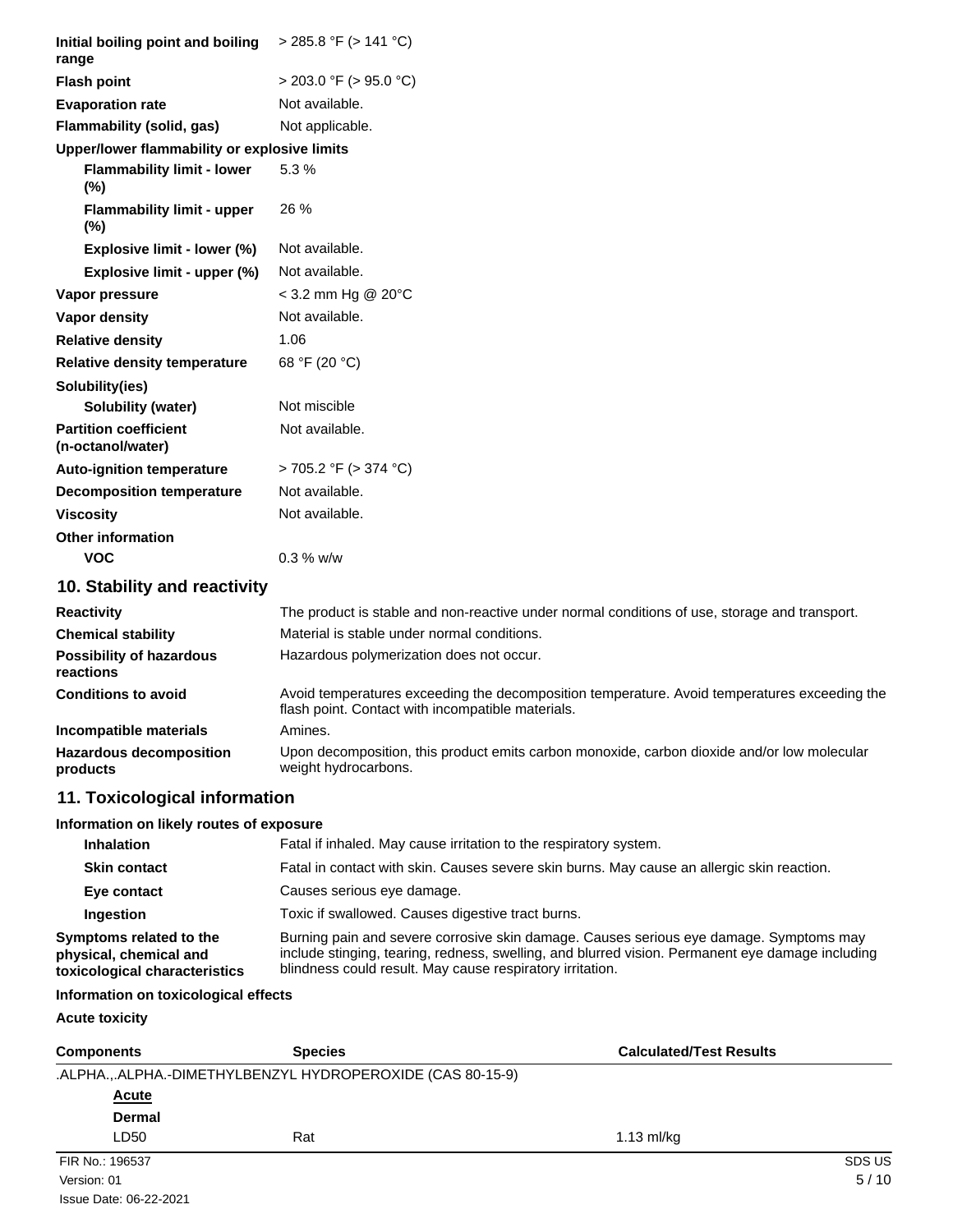| <b>Components</b>                                      | <b>Species</b>                                                                                                      | <b>Calculated/Test Results</b> |
|--------------------------------------------------------|---------------------------------------------------------------------------------------------------------------------|--------------------------------|
|                                                        |                                                                                                                     | $0.5$ ml/kg                    |
| <b>Inhalation</b>                                      |                                                                                                                     |                                |
| <b>LC50</b>                                            | Mouse                                                                                                               | 200 mg/l, 4 Hours              |
| Other                                                  |                                                                                                                     |                                |
| LD50                                                   | Mouse                                                                                                               | 400 mg/kg                      |
| 1,2-Benzisothiazol-3(2H)-one 1,1-dioxide (CAS 81-07-2) |                                                                                                                     |                                |
| <b>Acute</b>                                           |                                                                                                                     |                                |
| Oral                                                   |                                                                                                                     |                                |
| LD50                                                   | Mouse                                                                                                               | 17 g/kg                        |
| 2-hydroxyethyl methacrylate (CAS 868-77-9)             |                                                                                                                     |                                |
| <b>Acute</b>                                           |                                                                                                                     |                                |
| Oral                                                   |                                                                                                                     |                                |
| LD50                                                   | Mouse                                                                                                               | 3275 mg/kg                     |
|                                                        |                                                                                                                     | 5.1 ml/kg                      |
|                                                        | Rat                                                                                                                 | 5050 mg/kg                     |
|                                                        |                                                                                                                     | 11.2 g/kg                      |
| Other                                                  |                                                                                                                     |                                |
| LD50                                                   | Mouse                                                                                                               | 0.497 ml/kg                    |
|                                                        | Rabbit                                                                                                              | $>$ 3 g/kg                     |
|                                                        | Rat                                                                                                                 | 1250 mg/kg                     |
| ACRYLIC ACID (CAS 79-10-7)                             |                                                                                                                     |                                |
| <b>Acute</b>                                           |                                                                                                                     |                                |
| <b>Inhalation</b>                                      |                                                                                                                     |                                |
| LC50                                                   | Rat                                                                                                                 | 1200 mg/l, 4 Hours             |
| Oral                                                   |                                                                                                                     |                                |
| LD50                                                   | Mouse                                                                                                               | 2400 mg/kg                     |
|                                                        | Rat                                                                                                                 | 1250 mg/kg                     |
|                                                        |                                                                                                                     | 193 mg/kg                      |
|                                                        |                                                                                                                     | 33.5 mg/kg                     |
|                                                        |                                                                                                                     | 2.5 g/kg                       |
| Other                                                  |                                                                                                                     |                                |
| LD50                                                   | Mouse                                                                                                               | 1590 mg/kg                     |
|                                                        |                                                                                                                     | 0.016 ml/kg                    |
|                                                        | Rabbit                                                                                                              | 290 mg/kg                      |
|                                                        | Rat                                                                                                                 | 24 mg/kg                       |
|                                                        | SILICA, AMORPHOUS, FUMED, CRYSTALLINE FREE (CAS 112945-52-5)                                                        |                                |
| <b>Acute</b>                                           |                                                                                                                     |                                |
| Oral                                                   |                                                                                                                     |                                |
| LD50                                                   | Mouse                                                                                                               | > 15000 mg/kg                  |
|                                                        | Rat                                                                                                                 | > 22500 mg/kg                  |
| <b>Skin corrosion/irritation</b>                       | Causes severe skin burns and eye damage.                                                                            |                                |
| Serious eye damage/eye<br>irritation                   | Causes serious eye damage.                                                                                          |                                |
| Respiratory or skin sensitization                      |                                                                                                                     |                                |
| <b>Respiratory sensitization</b>                       | Not a respiratory sensitizer.                                                                                       |                                |
| <b>Skin sensitization</b>                              | May cause an allergic skin reaction.                                                                                |                                |
| <b>Germ cell mutagenicity</b>                          | No data available to indicate product or any components present at greater than 0.1% are<br>mutagenic or genotoxic. |                                |
| Carcinogenicity                                        | Not classifiable as to carcinogenicity to humans.                                                                   |                                |
|                                                        |                                                                                                                     |                                |
| FIR No.: 196537                                        |                                                                                                                     | SDS US                         |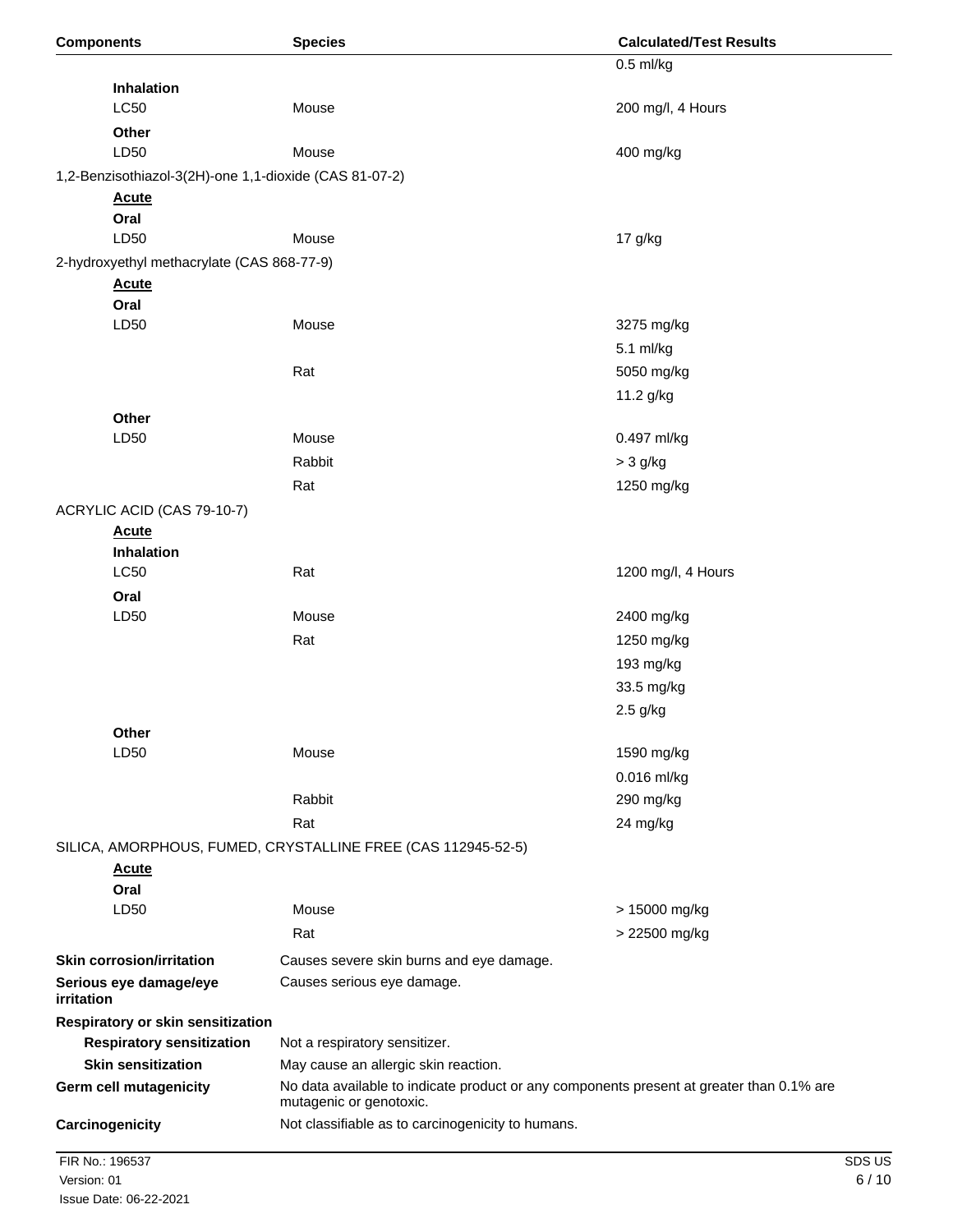| <b>IARC Monographs. Overall Evaluation of Carcinogenicity</b> |                                                                                                            |
|---------------------------------------------------------------|------------------------------------------------------------------------------------------------------------|
| Not listed.                                                   |                                                                                                            |
|                                                               | OSHA Specifically Regulated Substances (29 CFR 1910.1001-1053)                                             |
| Not listed.                                                   |                                                                                                            |
| <b>Reproductive toxicity</b>                                  | This product is not expected to cause reproductive or developmental effects.                               |
| Specific target organ toxicity -<br>single exposure           | May cause respiratory irritation.                                                                          |
| Specific target organ toxicity -<br>repeated exposure         | May cause damage to organs through prolonged or repeated exposure. Eyes. Skin. Respiratory<br>tract.       |
| <b>Aspiration hazard</b>                                      | Not an aspiration hazard.                                                                                  |
| <b>Chronic effects</b>                                        | Prolonged inhalation may be harmful. May cause damage to organs through prolonged or<br>repeated exposure. |

## **12. Ecological information**

**Ecotoxicity** Very toxic to aquatic life. Harmful to aquatic life with long lasting effects.

### **Ecotoxicity**

| <b>Components</b>                                                 |                    | <b>Species</b>                                                               | <b>Calculated/Test Results</b>                                                                                                                                                             |  |
|-------------------------------------------------------------------|--------------------|------------------------------------------------------------------------------|--------------------------------------------------------------------------------------------------------------------------------------------------------------------------------------------|--|
| 2-hydroxyethyl methacrylate (CAS 868-77-9)                        |                    |                                                                              |                                                                                                                                                                                            |  |
| <b>Aquatic</b>                                                    |                    |                                                                              |                                                                                                                                                                                            |  |
| Fish                                                              | LC50               |                                                                              | Fathead minnow (Pimephales promelas) 213 - 242 mg/l, 96 hours                                                                                                                              |  |
| Persistence and degradability<br><b>Bioaccumulative potential</b> |                    | No data is available on the degradability of any ingredients in the mixture. |                                                                                                                                                                                            |  |
| Partition coefficient n-octanol / water (log Kow)                 |                    |                                                                              |                                                                                                                                                                                            |  |
| 1,2-Benzisothiazol-3(2H)-one 1,1-dioxide                          |                    | 0.91                                                                         |                                                                                                                                                                                            |  |
| 2-hydroxyethyl methacrylate                                       |                    | 0.47                                                                         |                                                                                                                                                                                            |  |
| ACRYLIC ACID                                                      |                    | 0.35                                                                         |                                                                                                                                                                                            |  |
| Mobility in soil                                                  | No data available. |                                                                              |                                                                                                                                                                                            |  |
| Other adverse effects                                             |                    |                                                                              | No other adverse environmental effects (e.g. ozone depletion, photochemical ozone creation<br>potential, endocrine disruption, global warming potential) are expected from this component. |  |

### **13. Disposal considerations**

| <b>Disposal instructions</b>             | Collect and reclaim or dispose in sealed containers at licensed waste disposal site. Do not allow<br>this material to drain into sewers/water supplies. Do not contaminate ponds, waterways or ditches<br>with chemical or used container. Dispose of contents/container in accordance with<br>local/regional/national/international regulations. |
|------------------------------------------|---------------------------------------------------------------------------------------------------------------------------------------------------------------------------------------------------------------------------------------------------------------------------------------------------------------------------------------------------|
| Local disposal regulations               | Dispose in accordance with all applicable regulations.                                                                                                                                                                                                                                                                                            |
| Hazardous waste code                     | D002: Waste Corrosive material $[PH \le 2$ or $= >12.5$ , or corrosive to steel<br>The waste code should be assigned in discussion between the user, the producer and the waste<br>disposal company.                                                                                                                                              |
| Waste from residues / unused<br>products | Dispose of in accordance with local regulations. Empty containers or liners may retain some<br>product residues. This material and its container must be disposed of in a safe manner (see:<br>Disposal instructions).                                                                                                                            |
| Contaminated packaging                   | Since emptied containers may retain product residue, follow label warnings even after container is<br>emptied. Empty containers should be taken to an approved waste handling site for recycling or<br>disposal.                                                                                                                                  |

## **14. Transport information**

| <b>DOT</b>                 |                                                                                                      |        |
|----------------------------|------------------------------------------------------------------------------------------------------|--------|
| UN number                  | UN1760                                                                                               |        |
| UN proper shipping name    | Corrosive liquids, n.o.s. (ACRYLIC ACID RQ = 16667 LBS, 1,2-Benzisothiazol-3(2H)-one<br>1,1-dioxide) |        |
| Transport hazard class(es) |                                                                                                      |        |
| Class                      | 8                                                                                                    |        |
| <b>Subsidiary risk</b>     | $\overline{\phantom{a}}$                                                                             |        |
| Label(s)                   | 8                                                                                                    |        |
| Packing group              | Ш                                                                                                    |        |
|                            | Special precautions for user Read safety instructions, SDS and emergency procedures before handling. |        |
| <b>Special provisions</b>  | IB3, T7, TP1, TP28                                                                                   |        |
| FIR No.: 196537            |                                                                                                      | SDS US |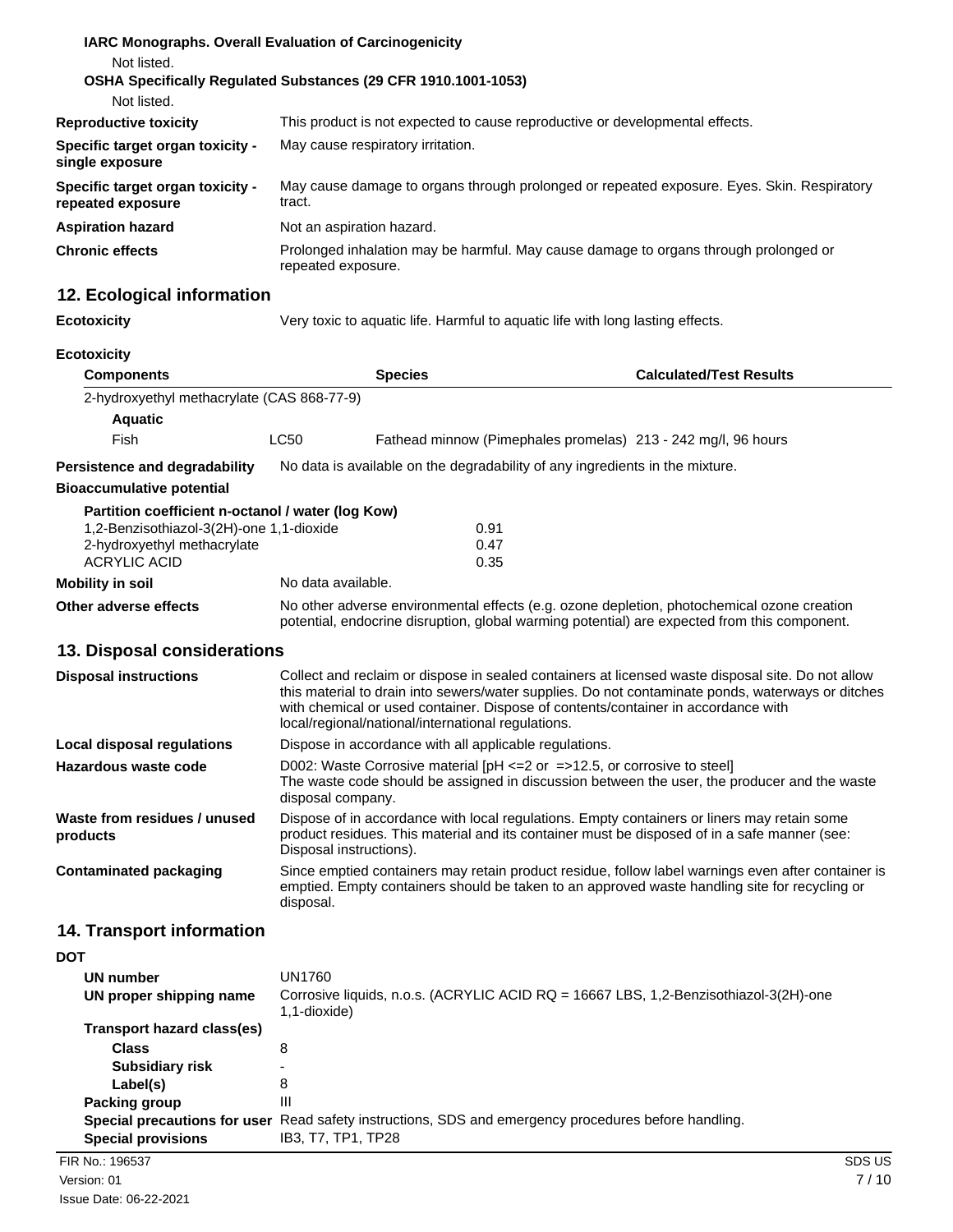| <b>Packaging exceptions</b>                                                    | 154                                                                                                           |
|--------------------------------------------------------------------------------|---------------------------------------------------------------------------------------------------------------|
| Packaging non bulk                                                             | 203                                                                                                           |
| Packaging bulk                                                                 | 241                                                                                                           |
| <b>IATA</b>                                                                    |                                                                                                               |
| <b>UN number</b>                                                               | <b>UN1760</b>                                                                                                 |
| UN proper shipping name                                                        | Corrosive liquid, n.o.s. (ACRYLIC ACID, 1,2-Benzisothiazol-3(2H)-one 1,1-dioxide)                             |
| <b>Transport hazard class(es)</b>                                              |                                                                                                               |
| <b>Class</b>                                                                   | 8                                                                                                             |
| <b>Subsidiary risk</b>                                                         |                                                                                                               |
| Packing group                                                                  | III                                                                                                           |
| <b>Environmental hazards</b>                                                   | Yes                                                                                                           |
| <b>ERG Code</b>                                                                | 8L                                                                                                            |
| Other information                                                              | Special precautions for user Read safety instructions, SDS and emergency procedures before handling.          |
|                                                                                |                                                                                                               |
| Passenger and cargo<br>aircraft                                                | Allowed with restrictions.                                                                                    |
| Cargo aircraft only                                                            | Allowed with restrictions.                                                                                    |
| <b>IMDG</b>                                                                    |                                                                                                               |
| <b>UN number</b>                                                               | <b>UN1760</b>                                                                                                 |
| UN proper shipping name                                                        | CORROSIVE LIQUID, N.O.S. (ACRYLIC ACID, 1,2-Benzisothiazol-3(2H)-one 1,1-dioxide),<br><b>MARINE POLLUTANT</b> |
| <b>Transport hazard class(es)</b>                                              |                                                                                                               |
| <b>Class</b>                                                                   | 8                                                                                                             |
| <b>Subsidiary risk</b>                                                         |                                                                                                               |
| Packing group                                                                  | III                                                                                                           |
| <b>Environmental hazards</b>                                                   |                                                                                                               |
| <b>Marine pollutant</b>                                                        | Yes                                                                                                           |
| <b>EmS</b>                                                                     | $F-A, S-B$                                                                                                    |
|                                                                                | Special precautions for user Read safety instructions, SDS and emergency procedures before handling.          |
| Transport in bulk according to<br>Annex II of MARPOL 73/78 and<br>the IBC Code | Not established.                                                                                              |
| <b>DOT</b>                                                                     |                                                                                                               |



**IATA; IMDG**

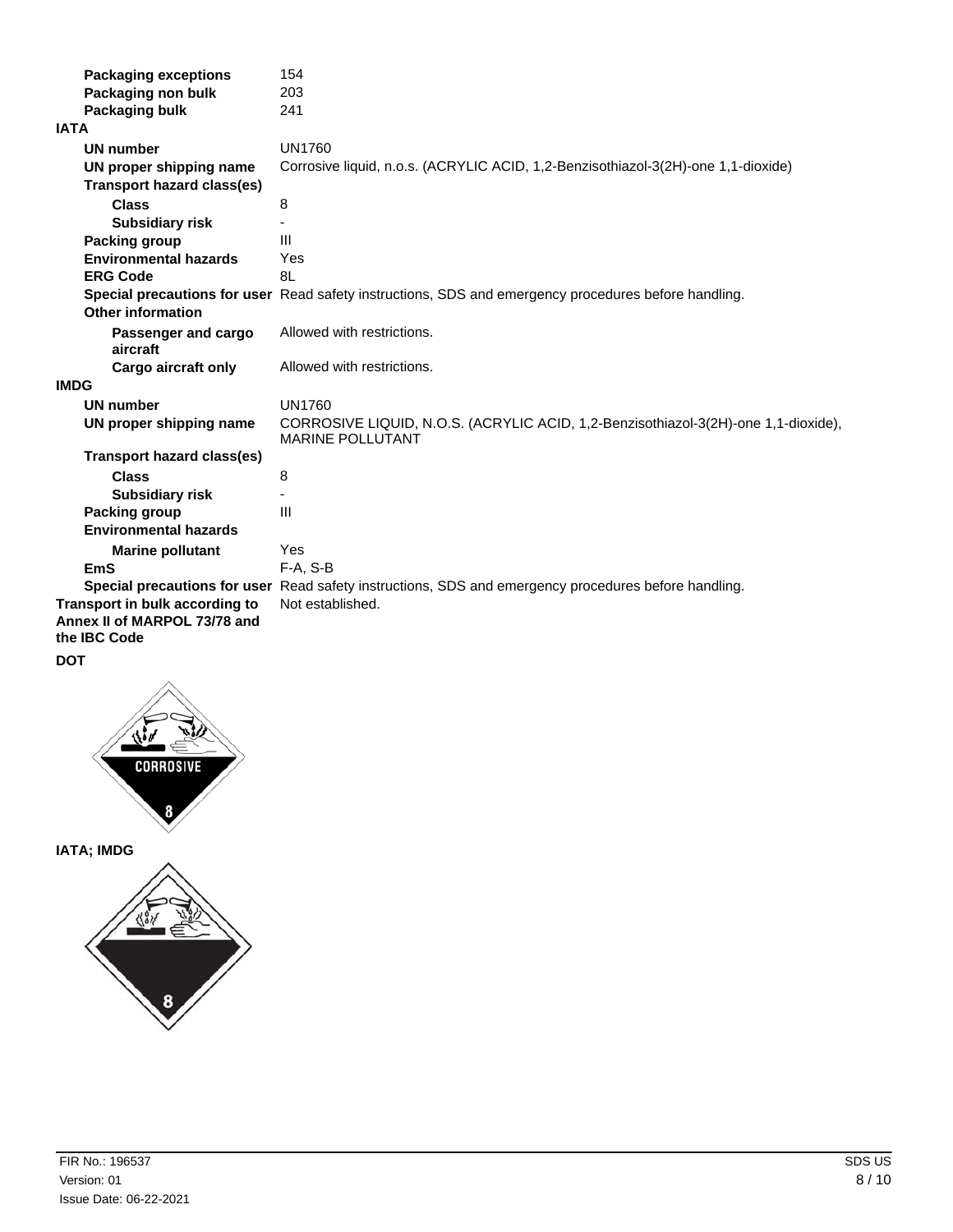#### **Marine pollutant**

| <b>General information</b>                                                                                     | IMDG Regulated Marine Pollutant.                                                                                                                    |                                                                                    |                      |  |
|----------------------------------------------------------------------------------------------------------------|-----------------------------------------------------------------------------------------------------------------------------------------------------|------------------------------------------------------------------------------------|----------------------|--|
| 15. Regulatory information                                                                                     |                                                                                                                                                     |                                                                                    |                      |  |
| <b>US federal regulations</b>                                                                                  | Standard, 29 CFR 1910.1200.                                                                                                                         | This product is a "Hazardous Chemical" as defined by the OSHA Hazard Communication |                      |  |
| <b>Toxic Substances Control Act (TSCA)</b>                                                                     |                                                                                                                                                     |                                                                                    |                      |  |
| TSCA Section 12(b) Export Notification (40 CFR 707, Subpt. D)                                                  |                                                                                                                                                     |                                                                                    |                      |  |
| Not regulated.                                                                                                 |                                                                                                                                                     |                                                                                    |                      |  |
| <b>CERCLA Hazardous Substance List (40 CFR 302.4)</b>                                                          |                                                                                                                                                     |                                                                                    |                      |  |
| .ALPHA.,.ALPHA.-DIMETHYLBENZYL<br>HYDROPEROXIDE (CAS 80-15-9)                                                  |                                                                                                                                                     | Listed.                                                                            |                      |  |
| ACRYLIC ACID (CAS 79-10-7)<br>SARA 304 Emergency release notification                                          |                                                                                                                                                     | Listed.                                                                            |                      |  |
| Not regulated.<br>OSHA Specifically Regulated Substances (29 CFR 1910.1001-1053)<br>Not listed.                |                                                                                                                                                     |                                                                                    |                      |  |
|                                                                                                                |                                                                                                                                                     |                                                                                    |                      |  |
| Superfund Amendments and Reauthorization Act of 1986 (SARA)<br><b>SARA 302 Extremely hazardous substance</b>   |                                                                                                                                                     |                                                                                    |                      |  |
| Not listed.                                                                                                    |                                                                                                                                                     |                                                                                    |                      |  |
| SARA 311/312 Hazardous<br>chemical                                                                             | Yes                                                                                                                                                 |                                                                                    |                      |  |
| <b>Classified hazard</b><br>categories                                                                         | Acute toxicity (any route of exposure)<br>Skin corrosion or irritation<br>Serious eye damage or eye irritation<br>Respiratory or skin sensitization | Specific target organ toxicity (single or repeated exposure)                       |                      |  |
| SARA 313 (TRI reporting)                                                                                       |                                                                                                                                                     |                                                                                    |                      |  |
| <b>Chemical name</b>                                                                                           |                                                                                                                                                     | <b>CAS number</b>                                                                  | % by wt.             |  |
| .ALPHA.,.ALPHA.-DIMETHYLBENZYL<br><b>HYDROPEROXIDE</b>                                                         |                                                                                                                                                     | 80-15-9                                                                            | 2 - 5                |  |
| 1,2-Benzisothiazol-3(2H)-one 1,1-dioxide<br><b>ACRYLIC ACID</b>                                                |                                                                                                                                                     | 81-07-2<br>79-10-7                                                                 | $2 - 5$<br>$25 - 30$ |  |
| Other federal regulations                                                                                      |                                                                                                                                                     |                                                                                    |                      |  |
| Clean Air Act (CAA) Section 112 Hazardous Air Pollutants (HAPs) List                                           |                                                                                                                                                     |                                                                                    |                      |  |
| ACRYLIC ACID (CAS 79-10-7)<br>Clean Air Act (CAA) Section 112(r) Accidental Release Prevention (40 CFR 68.130) |                                                                                                                                                     |                                                                                    |                      |  |
| Not regulated.                                                                                                 |                                                                                                                                                     |                                                                                    |                      |  |
| <b>Safe Drinking Water Act</b><br>(SDWA)                                                                       |                                                                                                                                                     | Contains component(s) regulated under the Safe Drinking Water Act.                 |                      |  |

#### **US state regulations**

#### **California Proposition 65**

California Safe Drinking Water and Toxic Enforcement Act of 1986 (Proposition 65): This material is not known to contain any chemicals currently listed as carcinogens or reproductive toxins. For more information go to www.P65Warnings.ca.gov.

#### **International Inventories**

All components are listed or are exempt from listing on the Toxic Substances Control Act Inventory.